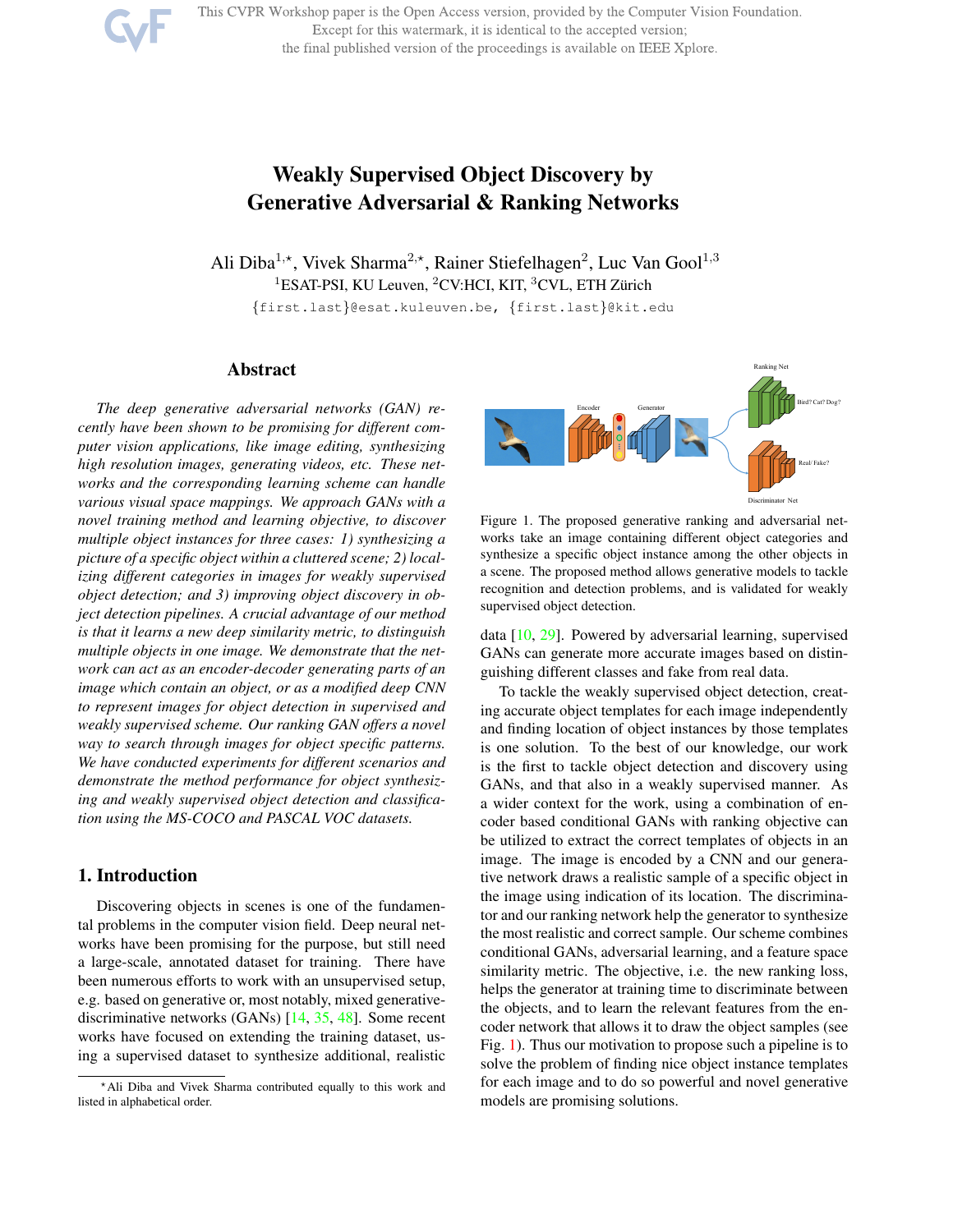Nguyen et al. [29] showed that adding supervision information like class labels helps to learn generating more realistic images. In addition to using object labels, we incorporate a similarity ranking between different category of samples. This strengthens the cooperation between the generator and discriminator when synthesizing the object instances.

Another advantage of our work is that it exploits deep generative models to allow for weak supervision. For training the object detector in weakly labeled setting, we do not use ground-truth bounding boxes. Instead, the weakly supervised object detector searches itself for the possible locations of object samples in the training images. Our novel GAN generates object templates similar to the actual object samples present in the image. After this step, it uses the synthesized templates which look like the real objects to find the accurate location of object instance. Eventually these locations are handed over to train the detector as a pseudo ground-truth. Our GAN and ranking networks use ImageNet-like categories without bounding boxes to learn feature space similarity and supervise the ranking process.

Our approach has been evaluated in several scenarios: realistic image generation, object instance extraction, multiclass object classification, and object localization with single/multi instances per image. Our contributions are as follows: (1) Presenting a new approach for supervised learning of generative ranking & adversarial networks to synthesize realistic objects. (2) Proposing a GAN with multiple objective losses to create accurate samples of objects in an image and to draw realistic-looking images. (3) Training a weakly supervised generative network as a solution to weakly supervised object detection and training with hallucinated samples.

The rest of the paper is organized as follows. Section 2 discusses related work. We introduce the GANs in section 3 and explain the core of the work in section 4 and describe the weakly supervised GAN for object detection in section 5. The experiments are presented in section 6. Finally, in section 7 conclusions are drawn.

# 2. Related Work

Generative Models: Recently several attempts have been made to improve image generation using generative models. The most popular generative model approaches are Generative Adversarial Networks (GANs) [14], Variational Autoencoders (VAEs) [19], and Autoregressive models [30]. And their variants, e.g. conditional GANs, Invertible Conditional GANs, Deep Convolutional GANs (DC-GANs) [36], etc. Radford et al. [36] use a Conv-Deconv GAN architecture to learn good image representation for several image synthesis tasks. Denton et al. [6] use a Laplacian pyramid of generators and discriminators to synthesize multi-scale high resolution images. Mirza and Osindero [28] train GANs by explicitly providing a conditional variable to both the generator and the discriminator, using one-hot encoding to control generated image features, namely conditional GANs (cGANs). Reed et al. [37] use a DC-GAN conditioned on text features encoded by a hybrid character-level convolutional RNN. Perarnau et al. [35] use an encoder with a cGAN, to inverse the mapping of a cGAN for complex image editing, calling the result Invertible cGANs. Dumoulin et al. [12] and Donahue et al. [9] use an encoder with GANs. Makhzani et al [26] and Larsen et al. [22] use a similar idea to [35], but combining a VAE and GAN to improve the realism of the generated images.

Also with GANs an appropriate reconstruction loss is necessary to avoid blurry results, because the distances are computed in the image space. Solutions have been proposed to mitigate this problem. One is to measure the similarity in the feature space, instead of the image space, as proposed in [22]. Similarly in [10], Dosovitskiy et al. use perceptual similarity metrics between image features. This results in sharp and realistic generated images.

Several applications have been based on different types of GANs. Mathieu et al. [27] predict future frames in videos, conditioned on previous frames. Larsen et al. [22] generate realistic images of faces. Dosovitskiy et al. [11] and Rifai et al. [40] generate images of object categories given high-level information about the desired object. Reed et al. [39] generate realistic images from text and landmarks. Pathak et al.  $\left[33\right]$  use context encoders to generate the contents of an arbitrary missing image region conditioned on its surroundings. Isola et al. [16] learn the mapping from input images to target images. Nguyen et al. [29] generate high-resolution, photo-realistic images using textto-image generative models. Wang et al. [50] generate images from the surface normal map. Zhu et al. [54] modify the appearance of an image while preserving realism, guided by user constraints. Zhou et al. [53] create depictions of objects at future times in time-lapse videos. Li et al. [23] efficiently synthesize textures for style transfer. Yoo et al. [51] show pixel-level domain transfer to generate realistic target images.

# Weakly supervised object detection

−Weakly supervised learning: Over the last decade, several weakly supervised object detection methods have been studied that were using multiple instance learning (MIL) [1, 2, 43, 44]. Because of its non-convexity, MIL tends to get stuck in local optima, thus making it dependent on the initialization of object proposal instances in the positive/negative bags. To alleviate this shortcoming, many proposed strategies have been seeking a better initialization [7, 42, 43, 45] or have focused on regularizing the optimization strategies [1, 2, 4]. The majority [38, 46] used large and noisy collections of object proposals to train the object detectors. We took a new way and approach it via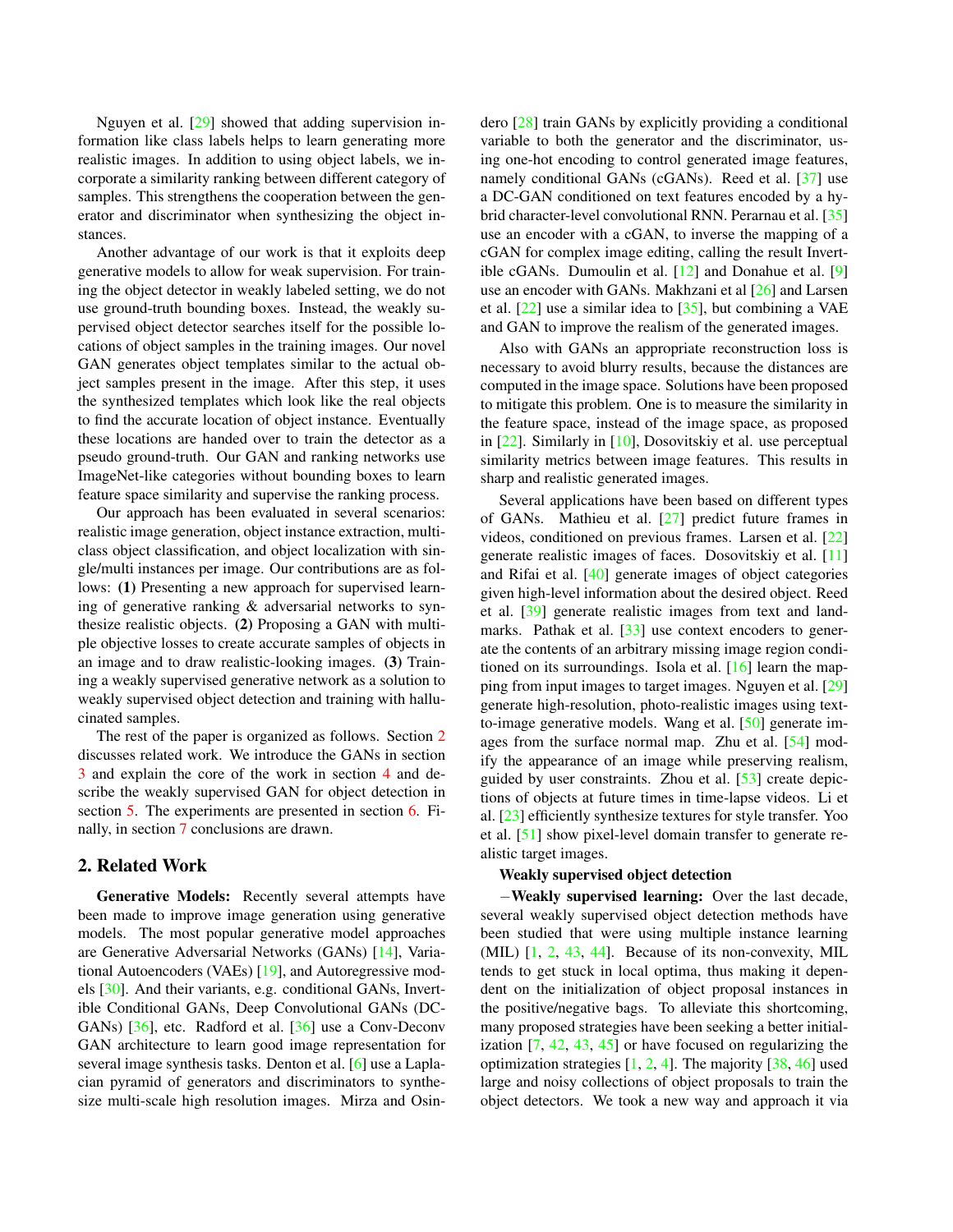generative networks to deal with weakly supervised object detection. In our work, we show that providing a level of supervision to the generative networks is beneficial for an accurate object localization.

−CNN based weakly supervised object detection: Recently, several efforts have been made to let CNNs classify objects with weak supervision [18, 3, 24]. Oquab et al. [31] compute a mid-level image representation for feature discrimination, employing a pre-trained CNN. In [32], the same authors modify the CNN architecture to coarsely localize object instances in images, thus improving the classification performance. Bilen et al. [3] use CNNs to operate at the level of image regions, simultaneously selecting regions and classifying. Li et al. [24] address the problem via progressive domain adaptation for joint classification and detection, using a pre-trained CNN network. Diba et al. [8] proposed cascaded stages for both object proposal and detection using multiple loss functions.

The main distinction between the aforementioned work and ours is that we use GANs for weakly supervised object detection. To the best of our knowledge it is the first end-toend network initializing the location of objects using GANs for such task. Furthermore, we introduce generative ranking and adversarial networks for the realistic synthesis of objects.

# 3. Generative Adversarial Networks

Generative adversarial networks normally include two parts: a generator network  $G$  and a discriminator network D. The generator tries to beat the discriminator in a minmax game to distinguish between real and fake images. If the network was perfectly modeled, the generator will have learned the distribution of  $p_{data}$  (real distribution of real images) so that it can deceive the discriminator network in believing synthesized patterns to be real ones. The formulation of the min-max game is:

$$
\min_{G} \max_{D} v(G, D) = E_{x \sim p_{data}(x)}[logD(x)] +
$$
  

$$
E_{z \sim p_z(z)}[log(1 - D(G(z)))]
$$
 (1)

where z is an input vector drawn from the distribution  $p_{\gamma}$ . It can be a noisy sample [11, 14] or a feature vector representation [29]. When the game reaches convergence  $p<sub>z</sub>$  equals pdata.

Conditional GAN. Conditional GANs [28, 35] were introduced as a more sophisticated extension of GANs, to widen their applicability. These networks are useful for cases like image editing. Formally, we have:

$$
\min_{G} \max_{D} v(G, D) = E_{x, y \sim p_{data}(x)} [logD(x, y)] +
$$

$$
E_{z \sim p_z(z), y' \sim p_y} [log(1 - D(G(z, y'), y'))]
$$
(2)

One can apply different conditions  $y$  to control the generator when training a cGAN. Our method uses a feature representation extracted from images by an encoder network (CNN) and combined with a location feature, similar to [10, 33], as the condition for training. This feature vector needs to be embedded into the input of our GAN in order to obtain the distribution of the data.

# 4. Object Discovery by GAN

In this section, we present our proposed pipeline, i.e. a new deep generative network which is able to localize different object samples and to draw them at high resolution on demand. It creates templates identical to the real objects in an image, where multiple categories may be present simultaneously. The main motivation of this work is to effectively localize objects in a scene with or without using any ground-truth object locations in the training phase of the deep generative networks. We show that our new training pipeline of generative networks is capable of object discovery in complex scenes. Since the main application of this work is its deployment for weakly supervised object detection, we believe our proposed method can help the task to find accurate object locations for final detector training. We show through our extensive experiments that the new proposed generative model can localize the object samples effectively, and thus the synthesized instances improve the detection pipeline by a significant margin. Here, we firstly discuss the feasibility of our method to synthesize object instances in a supervised setting and later we employ this solution on weakly supervised task.

Figure 2 illustrates the pipeline of our proposed architecture. Our architecture has three components: 1) a visual and location encoder, 2) a generator network (can be considered as a decoder), and 3) a discriminator and ranking networks. The encoder extracts a high level visual representation of an input image. Afterwards a regional condition (discussed later) is added to the encoded features as input for the generator. The generator takes the entire encoded vector and produces the object it believes to be present in the specified region. This part provides information about the visual distribution of the image and about the location that we are interested in. After a synthetic image (object instance) is produced, the discriminator (with our novel configuration and set of losses) keeps correcting the generator in two ways: (i) by evaluating the similarity between the created sample and the actual object instance vs another object category, through the ranking network; and (ii) by maximizing the benefits from adversarial objective, through the discriminator network. We also show that image space loss which minimizes the difference between the synthesized object image and the real object instance is beneficial. We use the pretrained GAN model from [10], which provides a generative model to create realistic, synthetic images by percep-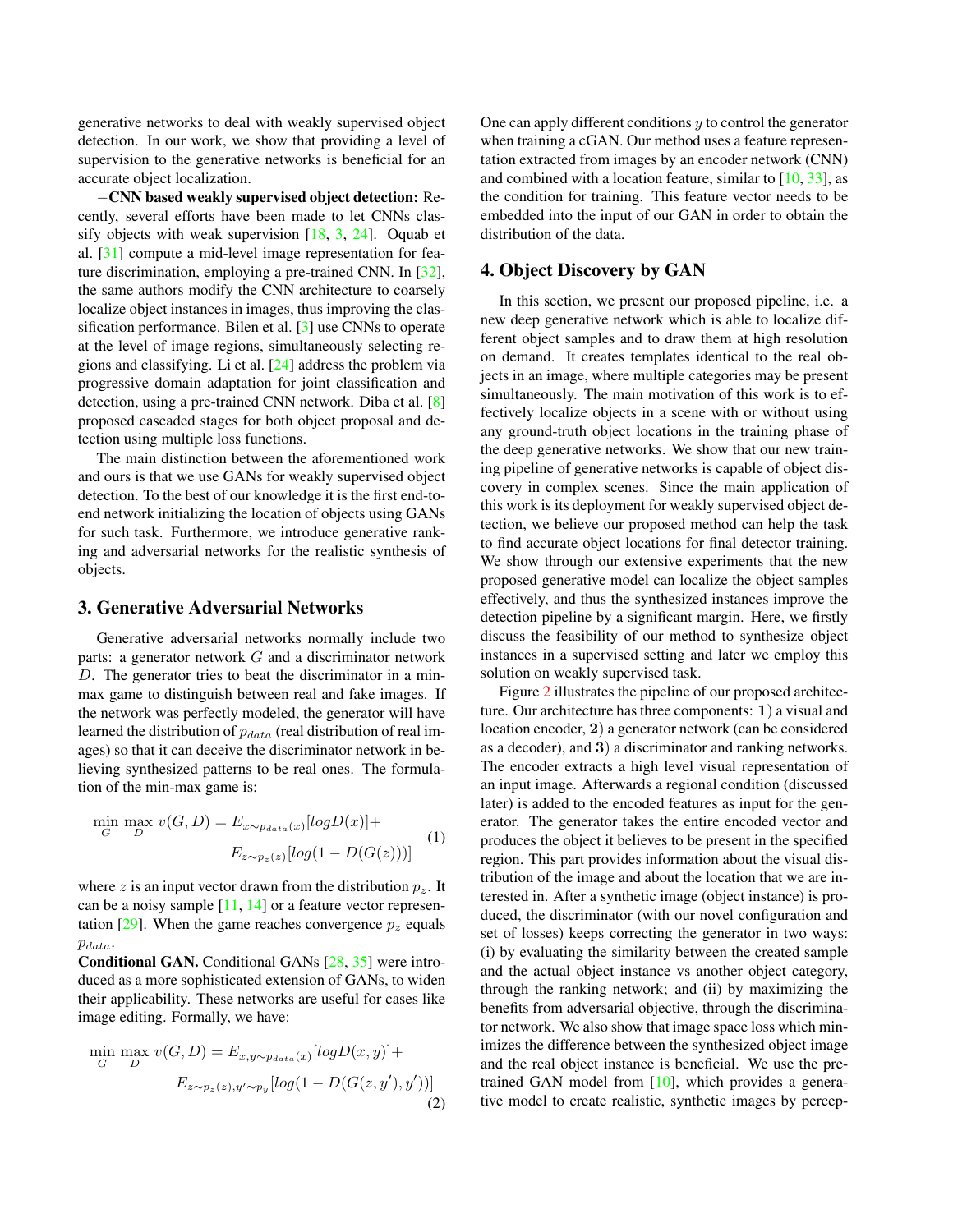

Figure 2. The end-to-end training pipeline of our generative network, using different types of losses. 1) The encoder network produces the input of the generator. 2) The generator network synthesizes an object instance. 3) The synthesized object image is fed to the discriminator block, which is composed of ranking, adversarial and image space objectives. This joint objectives help to improve the generation and discrimination capabilities of the whole network.

tual similarity metric learning. So in this way, we handle object instance discovery by a generative network.

## 4.1. Encoder network

The encoder network in our pipeline is convolutional network, like AlexNet [20] or VGG-16 [41] trained on the ImageNet dataset [5] and in fully supervised cases fine-tuned on a target dataset of objects (e.g. PASCAL or COCO) which is not the same case in the weakly supervised method. We use AlexNet or VGG, both trained by global average pooling [52], but replace their fully connected layers by a new one, inspired by [33]. The last fully connected layer carries the object activation neurons, after the conv layers. In the case of AlexNet, the size of this layer is 6400 ( $5 \times 5 \times 256$ ). The weights of this network are updated during training, to improve the encoder's ability to distinguish separate object instances.

Location encoding (Loc encoder): As shown in Fig. 2, the class activation map (or heat map) of objects is fed to a small network with a convolution and a pooling layer, followed by a fully connected layer to encode the location. This encoded feature is used as the location condition for generative network. The location encoded features size is 320.

As the final input to the generative network, we combine the features that were obtained from the visual encoder with the location feature  $(6400 + 320)$ .

# 4.2. Generative network

The generative part of network synthesizes object instances based on the encoded features, obtained from the previous stage instead of noise input as in regular GANs. Inspired by [10, 52], our generator network contains multiple up-convolutional (deconvolutional) layers, which were pre-trained based on [10]. This decoder focuses on a specified image region and draws the existing object instance.

#### 4.3. Discriminator-Ranking networks

Most of the novelty in our work comes with this block. It evaluates the object instance synthesized by the generator to improve both the system's generating and discriminating ability. We propose to use multiple new losses to do the task in the discriminator section. The combined objective functions (discussed further) together learn to capture the most important visual relations within and between object classes in the image. It empowers the generator to draw more accurate object instances. Exploiting the supervision that comes with bounding boxes, the ranking loss can visually compare the synthesized sample with its instance of origin and another object instance in the image. This loss function helps to discriminate between the samples in the encoding feature space. This term increases the probability of creating samples that activate different neurons for different categories. The discriminator part of the pipeline has two separate branch: one to calculate the ranking loss and one for adversarial training.

Ranking Network. Given the synthesized object instance S, the original object instance  $x^+$  and another object instance  $x^-$  from a different category, we have  $(S, x^+)$  as a 'positive pair' and  $(S, x<sup>-</sup>)$  as a 'negative pair'. As an example: suppose an image shows a cat and a dog, and we want to draw the cat instance only, so the cat is the positive and the dog is the negative sample. Using these two pairs, the ranking loss trains with a new similarity metric to improve the generative model. This network is identical to the encoder and has the same weights. We extract the features f from the last layer of ranking network (the network with ranking loss in Fig. 2) to calculate the loss using the cosine distance. We have: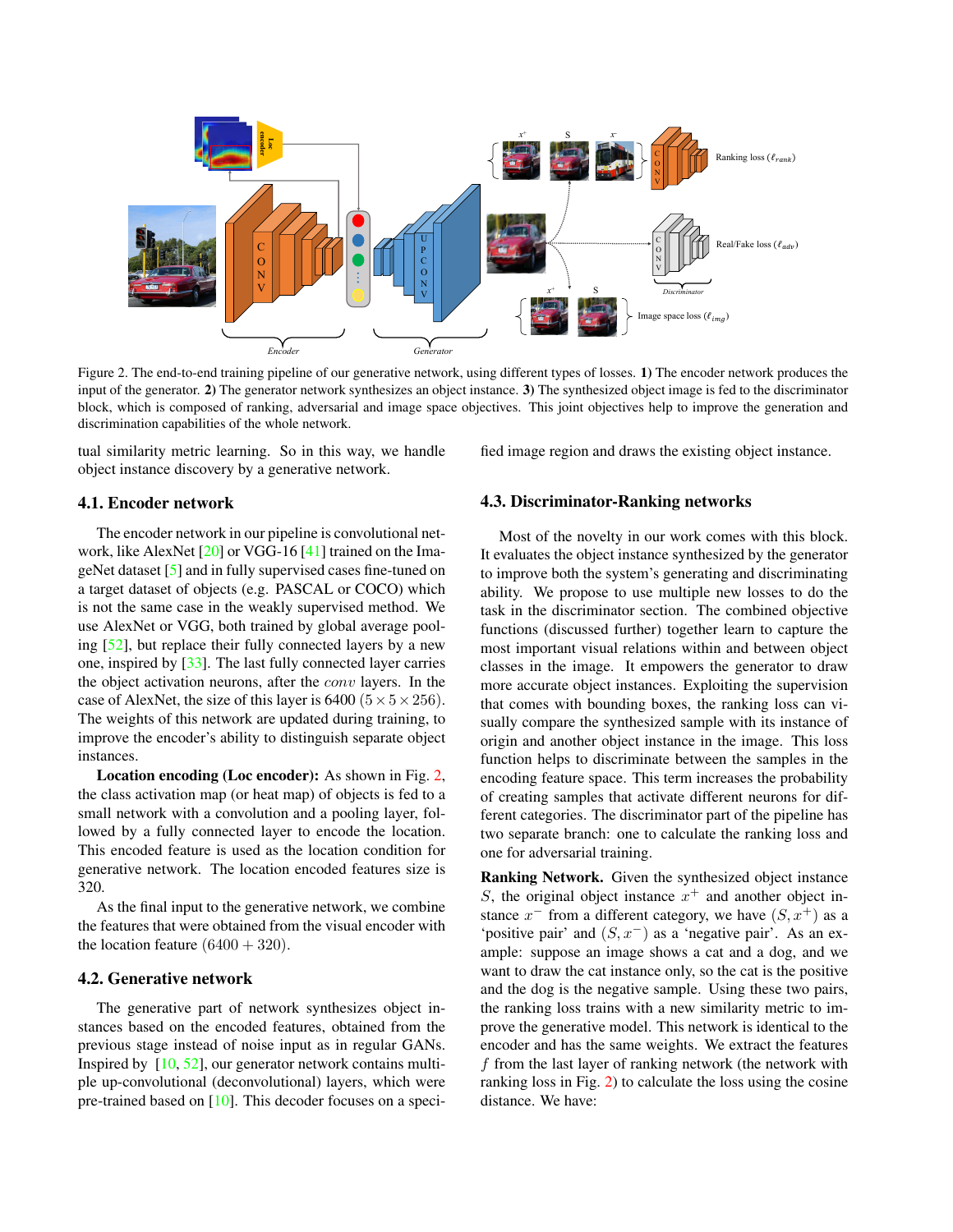$$
Dist(S, x^{+}) = 1 - \frac{f(S).f(x^{+})}{\|f(S)\| \|f(x^{+})\|}
$$
(3)

The concept learned by ranking amounts to reducing the distance between the synthesized image and the positive sample, and making it smaller than the distance between the synthesized image and the negative sample. The objective function makes the feature space of similar objects correspondent. The hinge loss for the ranking task is given as:

$$
\ell_{rank} = \max\{0, Dist(S, x^{+}) - Dist(S, x^{-})\} \quad (4)
$$

Some related works [10, 29] use feature space loss that helps to minimize the feature distance between synthesized and real images. Using the proposed ranking loss overcomes the need for such a feature space loss in the condition when we have bounding box of object during training.

Adversarial Network. In our pipeline, the adversarial training helps to prevent the network from producing blurred images and converge to much more realistic object instances. The discriminator network  $D$  tries to distinguish between fake versus real images, and is trained by minimizing the objective function given by:

$$
\ell_{disc} = -\sum_{i} log(D(x_i^+)) + log(1 - D(S_i))
$$
 (5)

and the generator minimizes the objective function, given as:

$$
\ell_{adv} = -\sum_{i} log(D(S_i))
$$
\n(6)

The discriminator network is composed of 5 convolutional and two fully connected layers with softmax layer for fake/real prediction. The network is pre-trained based on regular GAN training from [10].

Image loss. This loss optimizes the generator's input vector (i.e. the output of Encoder and Loc encoder) to produce object samples that can stimulate the class activation to distinguish between objects effectively. Additionally it also provides solid gradients to fix unstable behavior of adversarial training. The following function should be maximized, given as:

$$
\ell_{img} = \sum_{i} ||S_i - x_i^+||_2^2 \tag{7}
$$

Using such a image objective function along with adversarial and ranking helps to improve the image reconstruction ability of the pipeline.

End-to-End training. The whole encoding-generating pipeline, with its three objective functions, is learned jointly by end-to-end stochastic gradient descent optimization. The total loss function of the network is given as:

$$
\ell_{Total} = \alpha_{rank}\ell_{rank} + \alpha_{img}\ell_{img} + \alpha_{adv}\ell_{adv} \tag{8}
$$

We provide more details about the training parameters such as loss coefficients  $\alpha$ 's in the experiments section.

#### 5. Weakly Supervised GAN

Here, we propose weakly supervised object detection using our proposed encoder-decoder set of networks, without bounding boxes for training. Hence, instead we need a method to discover the most probable locations of objects for training. Since, we do not use object ground-truth bounding boxes (weakly supervised condition) in our ranking network, that means the object samples are not available to calculate the ranking objective function, for this reason we use the similar categories of objects from ImageNet dataset.

In preparation  $x^+$  for a category like cat, we pick up a random image from the same category of ImageNet, and  $x^-$  is taken from different category of ImageNet like dog. So we have the positive and negative samples to evaluate the synthesized cat using the ranking loss.

Since we do not have a good reference to calculate the image objective function, the feature space loss is added to the network to boost object instance localization for generating samples. This loss is a complement to the ranking loss in the case of weak supervision, as real samples can not be used to rank the synthesized images. Consequently, we have to modify the way in which we use the feature space loss in the current situation. The object proposals [47, 55] are extracted and based on the resulting object heat map (similar to the supervised setup), we choose the top  $K=5$  boxes with the highest heat score. To address the feature space loss, we average the features extracted from these five boxes as global representation of the possible object instance. And the averaged feature vector is applied to the feature space loss. The loss for features is computed as:

$$
f_{avg}^{+} = \sum_{j} f(x_{ij}^{+}) / K
$$
  

$$
\ell_{feat} = \sum_{i} ||f(S_{i}) - f_{avg}^{+}||_{2}^{2}
$$
 (9)

The whole network is trained with the total loss of Eq. 8, but we replace the image loss by the feature loss.

After the training, we can synthesize realistic object instances as they exist at different image locations. These synthesized object instances can be used as the likely object templates to accurately localize real objects in the input image. As an example in Figure 3, we compare the difference between synthesized images in supervised and weakly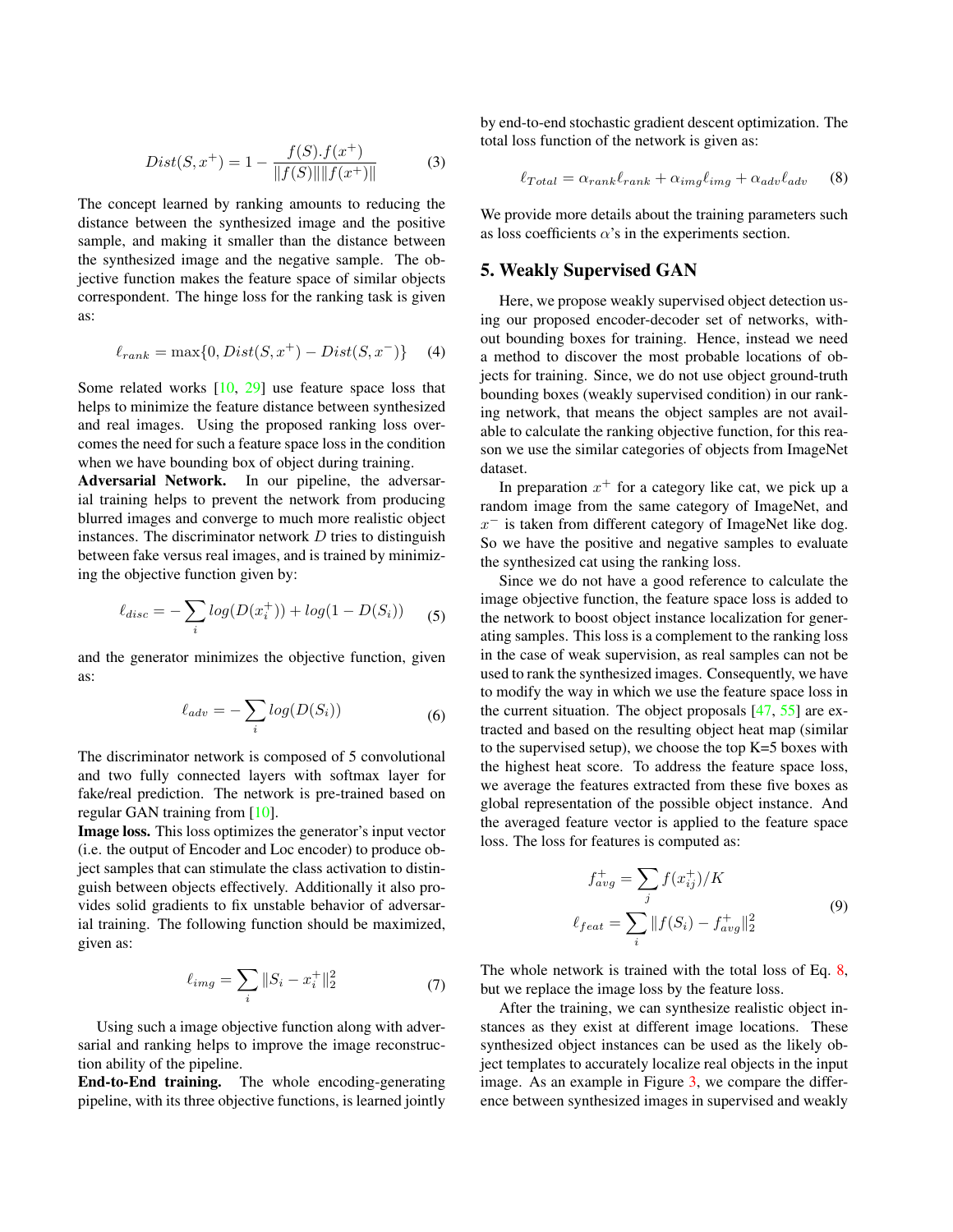

Figure 3. Left: The figure shows an example of synthesizing the object in image (a) without/with using boxes in (b) and (c). Right: Finding an object location via template matching across the entire image, using the synthesized image as an effective template.

supervised methods. To extract the bounding box location, we run a simple template matching convolving at 3 different scales to create an accurate heat map as illustrated in Figure 3. Once all of the object samples are extracted, they can be used as pseudo ground-truth. So we train a state-ofthe-art object detector like fast RCNN or SSD [13, 25] with our pseudo ground-truth object bounding boxes. The experiments section shows our results, which outperform other weakly supervised methods on PASCAL VOC and MS-COCO. In some of the images, there exists multiple samples of the same object category. Similar to [52] where they apply connected-component method on the object heat-map to separate the samples, we also employ the same technique as a pre-processing step. Thus, for the model training we treat each of these samples as an independent instance.

Synthetic objects for detection. Another idea which improves the weakly supervised object detection, is to use synthetic data [34] or hallucinated samples. Based on our model we obtain a set of synthetic images which look quite similar to object instances and thus is used as an extra image resource. This is shown to be effective in our weakly supervised object detection experiments. In future work, we plan to investigate it further. More details are provided in the experiment section.

# 6. Experiments

In this section, we discuss the experimental details and evaluations of our proposed method. First, we introduce the datasets on which the evaluations were performed. In our experiments, we have two main evaluations: (i) evaluating the capability of our model to generate single object instance from multiple objects in an image; and (ii) evaluating the effectiveness of our weakly supervised object detection.

## 6.1. Implementation details

Our implementation is done in Torch and uses some pretrained models from Caffe implementation of [10]. All the networks are trained on two TitanX GPUs. For the network optimization, we use ADAM solver.

# Architectures.

Encoder. In our experiments, we tested AlexNet and VGG-16 networks as image encoder to prepare the input to the generator. These networks are pre-trained on the ILSVRC'12 ImageNet dataset. In the fully supervised task, they were fine-tuned on the target datasets PASCAL and COCO for classification. These networks were trained with global average pooling to improve their localization ability, as shown in  $[8, 52]$ .

Generator. The configuration for this network is based on [10] which has 3 fully connected layers initially, 6 upconvolution layers and also 3 convolution layers between the upconvs.

Discriminator block. This part has two network components. The network for the ranking loss is identical to the encoder and has shared weights. The discriminator network with adversarial loss has 5 layers of convolution and thereafter a global average pooling, followed by two fully connected layers. A drop-out of 0.5 is applied before the  $fc$ layers.

Training details. To train the total loss, we set the coefficients of the losses as:  $\alpha_{rank} = 0.05$ ,  $\alpha_{img} = 10^{-6}$ ,  $\alpha_{feat} = 10^{-5}$  and  $\alpha_{adv} = 100$ . For the Adam optimization parameters, we set the  $\beta$ 1 = 0.9,  $\beta$ 2 = 0.99 and start with a learning rate of 0.0001.

## 6.2. Datasets and evaluation metrics

The two datasets that we targeted for our evaluations are the PASCAL VOC 2007, 2010 and MS-COCO object datasets. The VOC datasets contain 20 categories, with almost 5K images for training and validation. The MS-COCO dataset is larger, including 80 categories with 80K training images, 40K validation images, and 20K testing images.

Experimental metrics. For the object detection evaluation, average precision (AP) and correct localization (CorLoc) have been used. Average precision is the standard metric as used in the PASCAL VOC competition. It takes a bounding box as a true detection when it has an intersection-overunion (IoU) of more than  $50\%$  with the ground-truth box. The *Corloc* is the fraction of images for which the method obtained the correct location for at least one object instance, cf. MS-COCO. Average precision is also used for the classification evaluation.

For quantitative evaluation of synthesized images, we measure pixel-level similarity error i.e. RMSE and SSIM. The similarity error is calculated between the generated object instance and the real object.

#### 6.3. Synthesizing quantitative evaluation

Since there has been no other work very similar to ours, we have designed a new experiment on the PASCAL VOC dataset. We have evaluated the synthesizing power to produce object instances from test sets with 1000 samples. The object instances were cropped from the original images and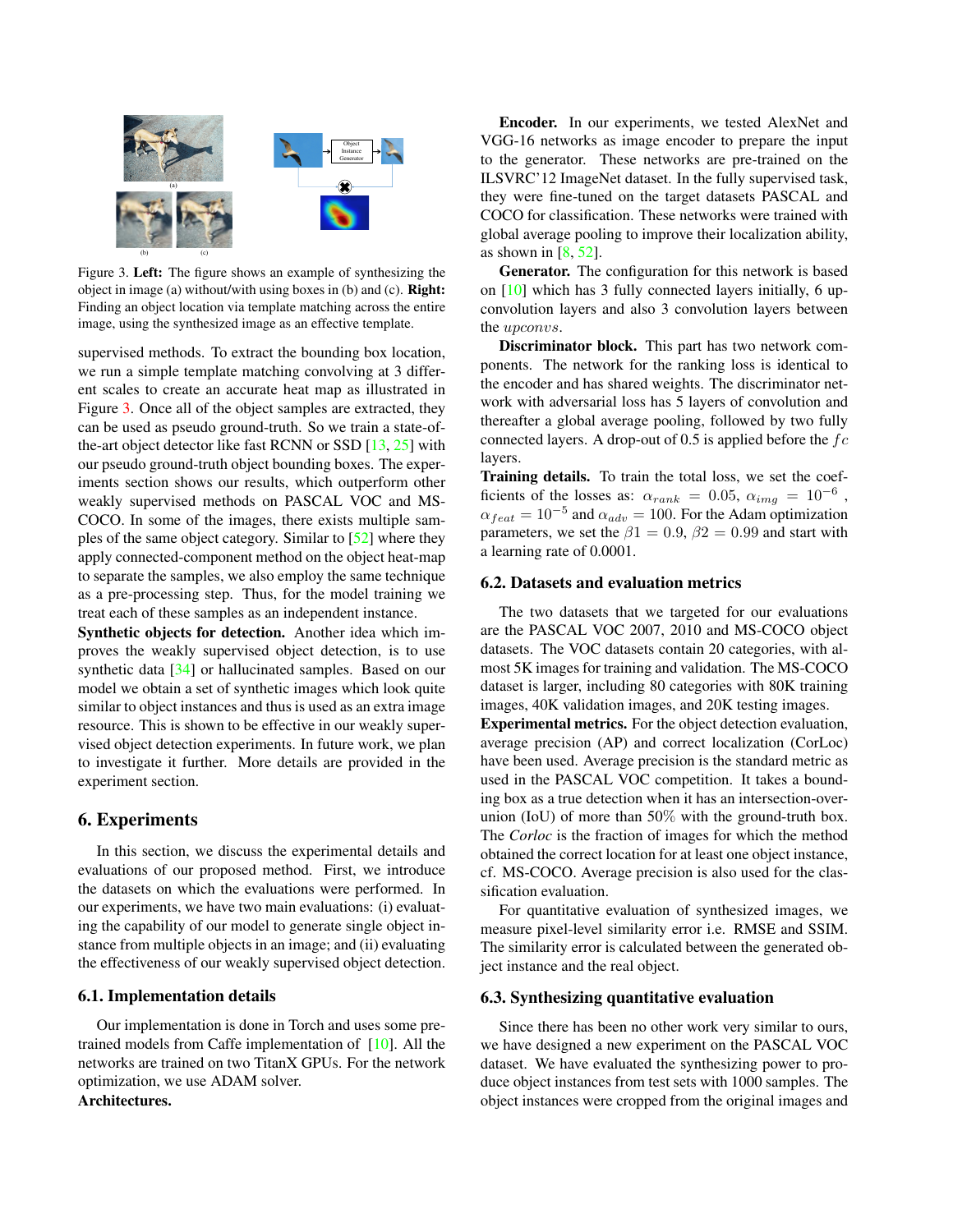Table 1. Quantitative performance: object synthesis on 1000 samples of PASCAL VOC objects.

| Method                                 | <b>SSIM</b> | <b>RMSE</b> |
|----------------------------------------|-------------|-------------|
| Dosovitskiy et al. $[10]$              | 0.16        | 0.36        |
| Ours AlexNet                           | 0.25        | 0.30        |
| <b>Ours VGG</b>                        | 0.28        | 0.27        |
| Ours (whole $\text{img}, \text{box}$ ) | 0.22.       | 0.32        |
| Ours (whole_img)                       | 0.20        | በ 34        |

Table 2. Evaluation for the ablation study on losses by quantitative results.

| Method                                | <b>SSIM</b> | <b>RMSE</b> |
|---------------------------------------|-------------|-------------|
| Ours (adv $\&$ img $\&$ ranking loss) | 0.25        | 0.30        |
| Ours (adv $&$ img loss)               | 0.21        | 0.34        |
| Ours (adv $&$ ranking loss)           | 0.23        | 0.32        |
| Ours (img $&$ ranking loss)           | 0.19        | 0.39        |

Table 3. The ablation study on losses for object detection performance in mean average precision (%).

| Method                                  | VOC 2007 |
|-----------------------------------------|----------|
| Ours (adv $&$ feature $&$ ranking loss) | 45.3     |
| Ours (adv $&$ feature loss)             | 40.1     |
| Ours (adv $&$ ranking loss)             | 43.7     |
| Ours (feature $&$ ranking loss)         | 342      |

we then generate the synthesized version of them using our pipeline and [10]. We also measure the synthesis performance when other objects are present in the scene. In such a case, we have results with and without bounding box positions. Table 1 summarizes the quantitative evaluations. It is shown that under the same conditions as used by  $[10]$ , our network can reproduce images with a higher quality.

# 6.4. Ablation study of losses

We have evaluated different combinations of losses, with results shown in Table 2 and combining three losses performs the best. We have tested several mixes too, combining: (i) adversarial & image space; (ii) adversarial & ranking; and (iii) image space & ranking losses. As also shown in [10, 29], removing the adversarial objective results to blurry images, and also drops the quantitative performance.

Table 3 shows the impact of different losses on weakly supervised object detection performance. We can clearly observe that, Table 2 relates very well to that of its individual performance of image reconstruction quantitatively shown in Table 3. We observe that the best case in the image reconstruction performs the best in the detection too.

#### 6.5. Weakly supervised detection and classification

Comparison with the state-of-the-art. Here we evaluate the weakly supervised detection performance of our generative model. Different methods with deep learning [3, 24], clustering [2] and multiple instance learning [4]

Table 4. Weakly supervised object detection performance in average precision (%) comparison on the VOC 2007, 2010, and COCO test set.

| Method                    | VOC2007 | VOC2010 | MS-COCO |
|---------------------------|---------|---------|---------|
| Cinbis et al. [4]         | 30.2    | 27.4    |         |
| Wang et al. $[49]$        | 30.9    |         |         |
| Li et al., AlexNet $[24]$ | 31      | 21.4    |         |
| Li et al., VGG16 [24]     | 39.5    | 30.7    |         |
| WSDDN [3]                 | 39.3    | 36.2    | 11.5    |
| <b>WCCN_AlexNet</b> [8]   | 37.3    |         | 10.1    |
| Jie et al $[17]$          | 41.7    | 38.3    |         |
| WCCN_VGG16 [8]            | 42.8    | 39.5    | 12.3    |
| Ours_AlexNet (FRCNN)      | 39.3    | 38.1    | 10.9    |
| Ours_VGG (FRCNN)          | 44.3    | 41.5    | 12.8    |
| Ours_VGG (SSD)            | 45.4    | 43.2    | 13.6    |

approaches are compared with our work. Once our model is trained, it produces the templates for each object instance and the corresponding object heat-maps are extracted via template matching. Using these maps, each object bounding box can be retrieved by looking for the maximum score based on a connected-component method like that of [52]. After finding the boxes, Fast-RCNN or SSD object detector is trained based on our pseudo ground-truth boxes.

Table 4 and Table 5 present average precision results on PASCAL VOC 2007, 2010 and MS-COCO for object detection. As can be seen, our method outperforms others for this task that use different methods. The CorLoc localization performance is also shown in Table 6, for PASCAL VOC 2007. Our best performances are 45.3% and 46.4 (with extra synthesized objects) which is achieved with VGG-16 as the encoder. When using AlexNet, our approach works better than other methods using this network. As to the object proposals EdgeBox [55] and SelectiveSearch [47] are compared based on the Fast-RCNN detector trained by our boxes, we found that Edgebox performs better.

Table 5 shows the effect of adding synthesized samples to a weakly supervised object detection. For each object sample found, we add one synthesized instance to increase the training dataset. With this extra augmentation method the results are improved by 1.1% and achieved 46.4%.

Object classification. The proposed method is also tested for classification. The classification results for PAS-CAL VOC'07 are given in Table 6. Once the training for the generative model is completed, the encoder network is finetuned for classification with pseudo ground-truth boxes. The main competitor to our work is [8], which used cascaded CNNs to train an object detector and classifier. We can clearly see that our method performs better than [8].

# 7. Conclusion

Our novel encoder-generator network contributes to solving important problems in visual recognition, like object discovery and weakly supervised detection. Synthesizing a particular object among the other objects present in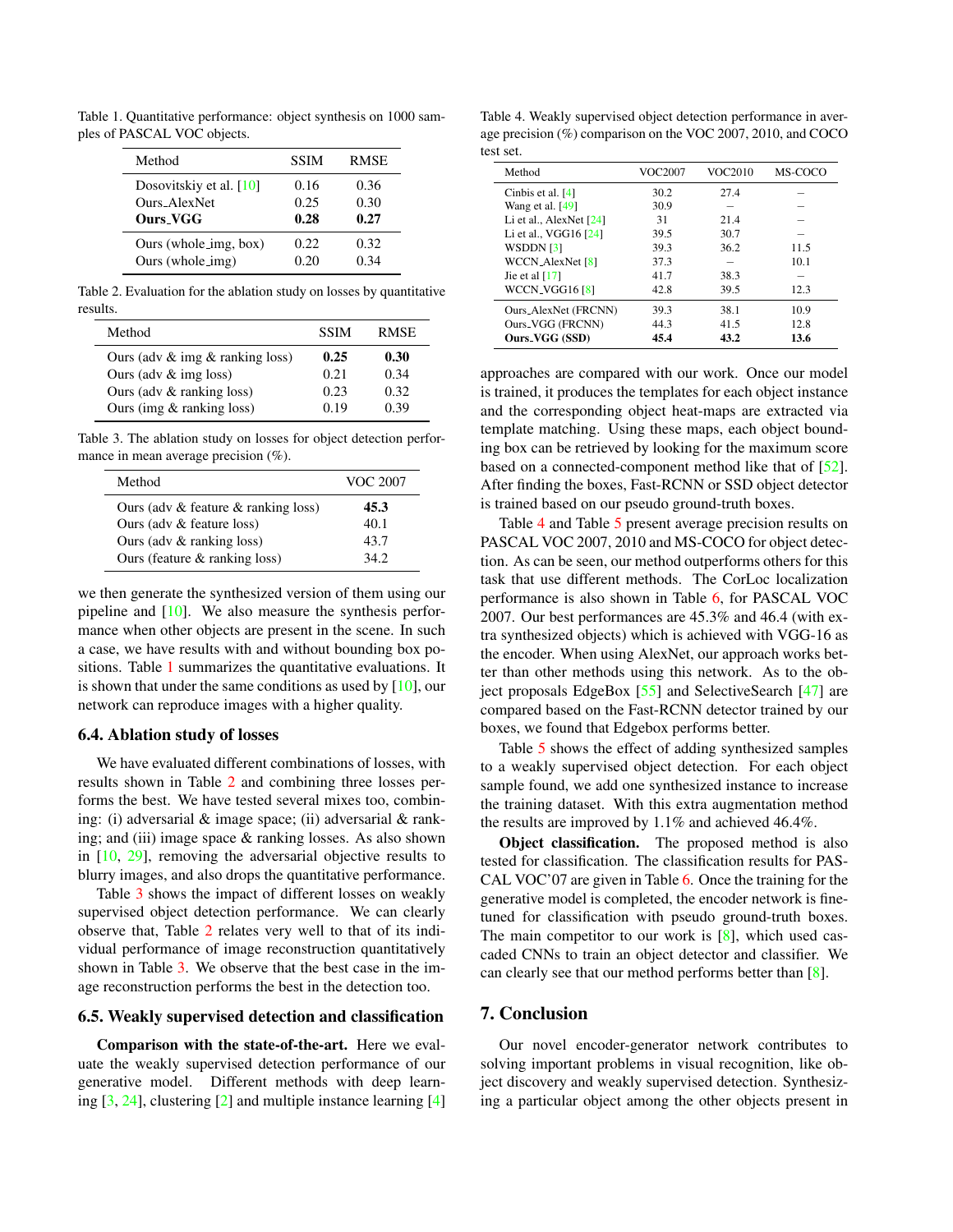Table 5. Weakly supervised object detection average precision (%) on the PASCAL VOC 2007 dataset test set.

| Method                                                                                   |           |                     |                                                                  |                    |                                         |                     |      |                         |      | aero bike bird boat bottle bus car cat chair cow table dog horse mbike person plant sheep sofa train tv |      |                          |                     | mAP  |
|------------------------------------------------------------------------------------------|-----------|---------------------|------------------------------------------------------------------|--------------------|-----------------------------------------|---------------------|------|-------------------------|------|---------------------------------------------------------------------------------------------------------|------|--------------------------|---------------------|------|
| Bilen et al. [2]                                                                         |           |                     | 46.2 46.9 24.1 16.4 12.2 42.2 47.1 35.2 7.8                      |                    |                                         | 28.3 12.7 21.5      |      | 30.1                    | 42.4 | 7.8                                                                                                     | 20.0 | 26.8                     | 20.8 35.8 29.6      | 27.7 |
| Cinbis et al. $[4]$                                                                      |           | 39.3 43.0 28.8 20.4 | 8.0                                                              |                    | 45.5 47.9 22.1 8.4 33.5 23.6 29.2 38.5  |                     |      |                         | 47.9 | 20.3                                                                                                    | 20.0 | 35.8                     | 30.8 41.0 20.1      | 30.2 |
| Wang et al. [49]                                                                         |           | 48.8 41.0 23.6 12.1 | $-11.1$                                                          |                    | 42.7 40.9 35.5 11.1 36.6 18.4 35.3 34.8 |                     |      |                         | 51.3 | 17.2                                                                                                    | 17.4 | 26.8                     | 32.8 35.1 45.6      | 30.9 |
| Li et al., VGG16 [24]                                                                    |           |                     | 54.5 47.4 41.3 20.8 17.7 51.9 63.5 46.1 21.8 57.1 22.1 34.4 50.5 |                    |                                         |                     |      |                         | 61.8 | 16.2                                                                                                    | 29.9 | 40.7                     | 15.9 55.3 40.2      | 39.5 |
| WCCN_AlexNet [8]                                                                         |           | 43.9 57.6 34.9 21.3 | 14.7                                                             | 64.7 52.8 34.2 6.5 |                                         | 41.2 20.5 33.8 47.6 |      |                         | 56.8 | 12.7                                                                                                    | 18.8 | 39.6                     | 46.9 52.9 45.1      | 37.3 |
| HCP $[17]$                                                                               |           |                     | 52.2 47.1 35.0 26.7 15.4 61.3 66.0 54.3                          |                    |                                         |                     |      | 3.0 53.6 24.7 43.6 48.4 | 65.8 | 6.6                                                                                                     | 18.8 | 51.9                     | 43.6 53.6 62.4 41.7 |      |
| WCCN_VGG16 [8]                                                                           |           |                     | 49.5 60.6 38.6 29.2 16.2 70.8 56.9 42.5 10.9 44.1 29.9 42.2 47.9 |                    |                                         |                     |      |                         | 64.1 | 13.8                                                                                                    |      | 23.5 45.9 54.1 60.8 54.5 |                     | 42.8 |
| SGWSOD [21]                                                                              |           |                     | 48.5 63.2 33.2 31.0 14.5 69.4 61.7 56.6 8.5 41.3 37.6 50.0 54.1  |                    |                                         |                     |      |                         | 62.7 | 22.9                                                                                                    |      | 20.6 42.1                | 50.7 54.3 55.2 43.9 |      |
| Ours AlexNet                                                                             |           | 45.7 58.1 37.2 24.8 | 19                                                               | 64.8 53.7 35.2     | 9.7                                     | 44.8 22.6 33.7      |      | 50.4                    | 57.8 | 15.9                                                                                                    | 21.7 | 40.8                     | 48.2 55.4 45.8      | 39.3 |
| Ours_VGG                                                                                 |           |                     | 50.9 61.2 40.5 31.4 21.1 71.6 58.1 42.9 11.7                     |                    |                                         | 46.4 30.7           |      | 44.5 48.3               | 64.9 | 16.8                                                                                                    | 24.8 | 47.1 55.7 61.7 55.8      |                     | 44.3 |
| Ours_VGG (SSD)                                                                           | 51.7 62.7 | 40.6 33.8           | 22.3                                                             |                    | 71.4 59.8 43.3 12.5                     | 48.1 32.5           | 44.8 | 49.1                    | 64.7 | 17.4                                                                                                    | 25.8 | 48.9                     | 56.7 63.5 57.1      | 45.3 |
| Ours(+Synthesized data) 52.4 63.8 41.8 35.1 22.9 72.3 61.1 44.7 13.9 48.6 32.9 46.1 50.7 |           |                     |                                                                  |                    |                                         |                     |      |                         | 66.3 | 18.5                                                                                                    | 27   | 49.7                     | 56.9 64.8 58.6      | 46.4 |

Table 6. Classification average precision (%) on the PASCAL VOC 2007 test set.

| Method                                                                                 |         |           |                     |                                                                  |    |                |      |                                         |    |           |      | aero bike bird boat bottle bus car cat chair cow table dog horse mbike person plant sheep sofa train tv |      |      |      |                |      | mAP  |
|----------------------------------------------------------------------------------------|---------|-----------|---------------------|------------------------------------------------------------------|----|----------------|------|-----------------------------------------|----|-----------|------|---------------------------------------------------------------------------------------------------------|------|------|------|----------------|------|------|
| WSDDN $[3]$                                                                            |         |           | 95.0 92.6 91.2 90.4 | 79.0 89.2 92.8 92.4 78.5 90.5 80.4 95.1 91.6                     |    |                |      |                                         |    |           | 92.5 | 94.7                                                                                                    | 82.2 | 89.9 |      | 80.3 93.1 89.1 |      | 89.0 |
| Oquab et al. $\lceil 31 \rceil$                                                        |         |           |                     | 88.5 81.5 87.9 82.0 47.5 75.5 90.1 87.2 61.6 75.7 67.3 85.5 83.5 |    |                |      |                                         |    |           | 80.0 | 95.6                                                                                                    | 60.8 | 76.8 |      | 58.0 90.4 77.9 |      | 77.7 |
| SPPnet $[15]$                                                                          |         |           |                     |                                                                  |    |                |      |                                         |    |           |      |                                                                                                         |      |      |      |                |      | 82.4 |
| AlexNet $\lceil 3 \rceil$                                                              |         |           |                     | 95.3 90.4 92.5 89.6 54.4 81.9 91.5 91.9                          |    |                | 64.1 | 76.3 74.9                               |    | 89.7 92.2 | 86.9 | 95.2                                                                                                    | 60.7 | 82.9 |      | 68.0 95.5 74.4 |      | 82.4 |
| VGG16-net $[41]$                                                                       |         |           |                     |                                                                  |    |                |      |                                         |    |           |      |                                                                                                         |      |      |      |                |      | 89.3 |
| WCCN_AlexNet [8]                                                                       |         | 93.1 91.1 | 89.6 88.9           | 81                                                               |    |                |      | 89.6 90.7 91.2 76.4 89.2 80.8 92.2 90.1 |    |           | 89   | 92.7                                                                                                    | 82   | 89.3 |      | 78.1 92.8 89.1 |      | 87.8 |
| WCCN <sub>-VGG16</sub> [8]                                                             |         |           | 94.2 94.8 92.8 91.7 | 84.1                                                             | 93 |                |      | 93.5 93.9 80.7 91.9 85.3 97.5 93.4      |    |           | 92.6 | 96.1                                                                                                    | 84.2 | 91.1 |      | 83.3 95.5 89.6 |      | 90.9 |
| SGWSOD [21]                                                                            |         |           |                     | 98.3 97.4 96.5 95.7 79.6 93.9 97.5 96.9 79.7 92.3 82.7 97.6 97.2 |    |                |      |                                         |    |           | 95.9 | 99.1                                                                                                    | 84.2 | 92.5 |      | 83.7 97.3 92.7 |      | 92.5 |
| Ours AlexNet                                                                           |         |           |                     | 93.9 91.8 90.1 89.2 82.7 89.9 91.4 91.6 77.8 90.5 81.7 92.6      |    |                |      |                                         |    | - 91      | 90.5 | 92.8                                                                                                    | 83.4 | 89.9 | 79.6 | 93             | 90.3 | 88.7 |
| Ours_VGG16                                                                             | 94.8 95 |           | 93.2 91.9           | 85                                                               |    | 93.4 94.1 94.8 | 83   | 92.6 86.7 97.6                          |    | 94        | 93.5 | 96.4                                                                                                    | 85.9 | 92.7 | 85   | 95.7 90.7      |      | 91.8 |
| <b>Ours</b> (+Synthesized data) 94.9 95.2 93.7 92.7 85.7 93.8 94.7 94.7 84.3 92.8 87.5 |         |           |                     |                                                                  |    |                |      |                                         | 98 | 94.5      | 93.6 | 96.7                                                                                                    | 86.4 | 93   | 86.8 | 96             | 91.1 | 92.3 |

Table 7. Weakly supervised correct localization (%) on PASCAL VOC 2007 on positive (CorLoc) trainval set.

| Method                                                                                        |         |                     |           |                                                                  |  |                                  |  |      |                                                                       | aero bike bird boat bottle bus car cat chair cow table dog horse mbike person plant sheep sofa train tv |      |                                    |                | mAP  |
|-----------------------------------------------------------------------------------------------|---------|---------------------|-----------|------------------------------------------------------------------|--|----------------------------------|--|------|-----------------------------------------------------------------------|---------------------------------------------------------------------------------------------------------|------|------------------------------------|----------------|------|
| Bilen et al. [2]                                                                              |         |                     |           | 66.4 59.3 42.7 20.4 21.3 63.4 74.3 59.6 21.1 58.2 14.0 38.5 49.5 |  |                                  |  |      | 60.0                                                                  | 19.8                                                                                                    | 39.2 | 41.7                               | 30.1 50.2 44.1 | 43.7 |
| Cinbis et al. $[4]$                                                                           |         |                     |           |                                                                  |  |                                  |  |      | 65.3 55.0 52.4 48.3 18.2 66.4 77.8 35.6 26.5 67.0 46.9 48.4 70.5 69.1 |                                                                                                         |      | 35.2 35.2 69.6 43.4 64.6 43.7 52.0 |                |      |
| Wang et al. $[49]$                                                                            |         |                     |           | 80.1 63.9 51.5 14.9 21.0 55.7 74.2 43.5 26.2 53.4 16.3 56.7 58.3 |  |                                  |  |      | 69.5                                                                  | 14.1                                                                                                    |      | 38.3 58.8 47.2 49.1 60.9           |                | 48.5 |
| Li et al., AlexNet [24] 77.3 62.6 53.3 41.4 28.7 58.6 76.2 61.1 24.5 59.6 18.0 49.9 56.8 71.4 |         |                     |           |                                                                  |  |                                  |  |      |                                                                       | 20.9                                                                                                    |      | 44.5 59.4 22.3 60.9 48.8 49.8      |                |      |
| Li et al., $VGG16$ $[24]$                                                                     |         |                     |           |                                                                  |  |                                  |  |      | 78.2 67.1 61.8 38.1 36.1 61.8 78.8 55.2 28.5 68.8 18.5 49.2 64.1 73.5 | 21.4                                                                                                    |      | 47.4 64.6 22.3 60.9 52.3 52.4      |                |      |
| WSDDN $[3]$                                                                                   |         |                     |           | 65.1 63.4 59.7 45.9 38.5 69.4 77.0 50.7 30.1 68.8 34.0 37.3 61.0 |  |                                  |  |      | 82.9                                                                  | 25.1                                                                                                    |      | 42.9 79.2 59.4 68.2 64.1           |                | 56.1 |
| WCCN_AlexNet [8]                                                                              |         |                     |           |                                                                  |  |                                  |  |      | 79.7 68.1 60.4 38.9 36.8 61.1 78.6 56.7 27.8 67.7 20.3 48.1 63.9 75.1 | 21.5                                                                                                    |      | 46.9 64.8 23.4 60.2 52.4 52.6      |                |      |
| WCCN_VGG16 [8]                                                                                |         |                     |           |                                                                  |  |                                  |  |      | 83.9 72.8 64.5 44.1 40.1 65.7 82.5 58.9 33.7 72.5 25.6 53.7 67.4 77.4 | 26.8                                                                                                    |      | 49.1 68.1 27.9 64.5 55.7 56.7      |                |      |
| Ours_AlexNet                                                                                  |         | 83.5 70.9 65.4 42.4 |           | 39                                                               |  | 63.9 80.8 58.6 30.2 69.5 24.8 51 |  | 66.2 | 78.4                                                                  | 25.2                                                                                                    | 48.7 | 66.6 26.7 63.3 55.9 55.6           |                |      |
| <b>Ours VGG16</b>                                                                             | 85.5 75 |                     | 66.9 47.5 | 43.6 67.4 83.6 61.7 36.8 75.1 29.8 55.9 70.4                     |  |                                  |  |      | 80.6                                                                  | 29                                                                                                      | 52.9 | 71                                 | 31.2 66.9 58.1 | 59.4 |

an image has been rarely touched upon before. We propose to use different configurations of objective functions to train the visual encoder and generative network, and to utilize the resulting pipeline to separate the objects in an image from each other and the rest of the image. Our approach is a new method to synthesize object categories and to exploit that capability for object detection.

Combining supervision at the level of object locations and category labels with a ranking hypothesis was shown to be beneficial for training. We have demonstrated the power of our method through different experiments on the PAS-CAL VOC and MS-COCO datasets. Another important opportunity offered by our method is to train weakly supervised object detectors with the help of object discovery. In future work, we plan to use our proposed pipeline to annotate object bounding boxes for large-scale datasets, such as ImageNet.

Acknowledgements: This work was supported by DBOF PhD scholarship, KU Leuven:CAMETRON project, and KIT:DFG-PLUMCOT project.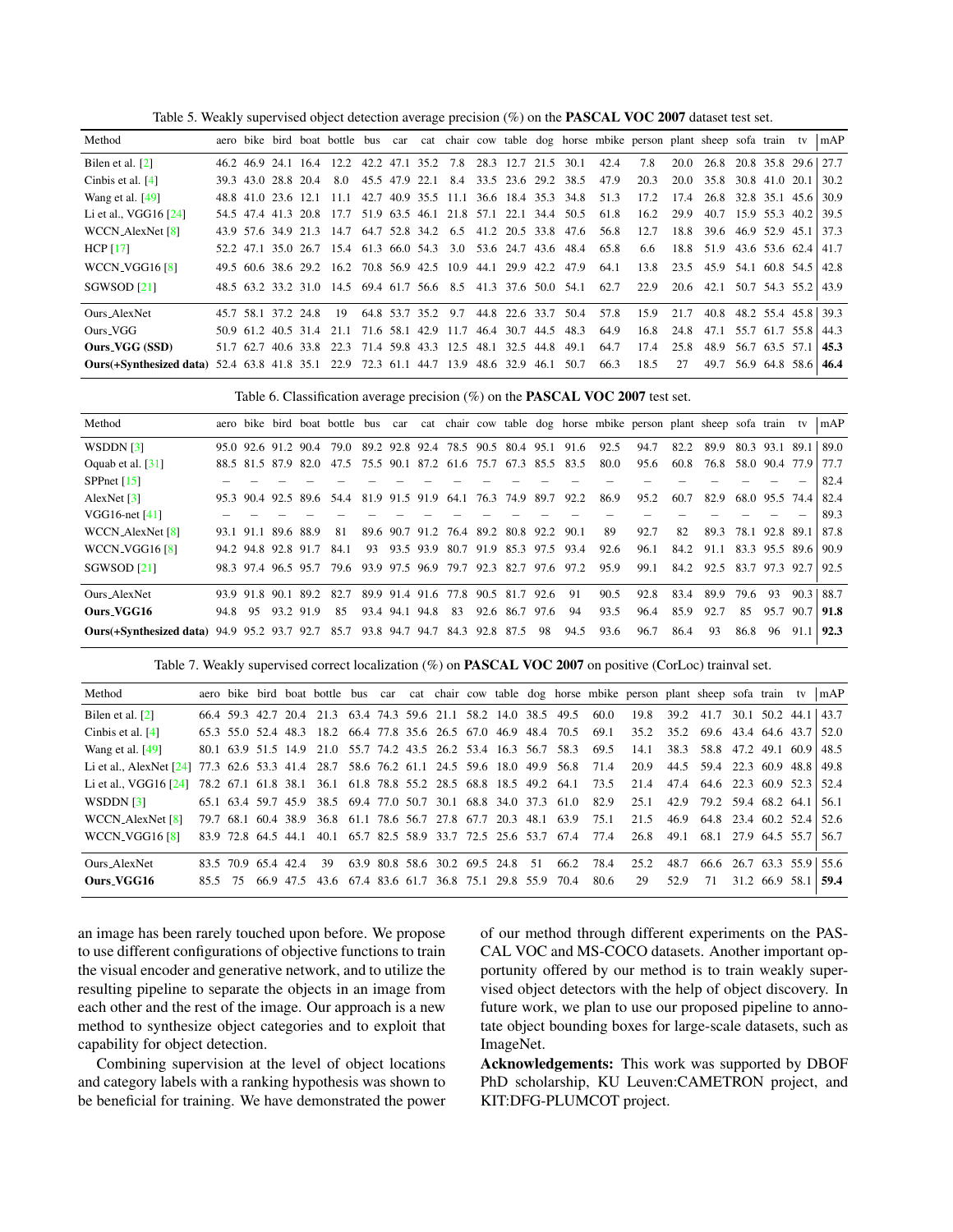# References

- [1] Hakan Bilen, Marco Pedersoli, and Tinne Tuytelaars. Weakly supervised object detection with posterior regularization. In *BMVC*, 2014.
- [2] Hakan Bilen, Marco Pedersoli, and Tinne Tuytelaars. Weakly supervised object detection with convex clustering. In *CVPR*, 2015.
- [3] Hakan Bilen and Andrea Vedaldi. Weakly supervised deep detection networks. In *CVPR*, 2016.
- [4] RG Cinbis, J Verbeek, and C Schmid. Weakly supervised object localization with multi-fold multiple instance learning. *PAMI*, 2016.
- [5] Jia Deng, Wei Dong, Richard Socher, Li-Jia Li, Kai Li, and Li Fei-Fei. Imagenet: A large-scale hierarchical image database. In *CVPR*, 2009.
- [6] Emily L Denton, Soumith Chintala, Rob Fergus, et al. Deep generative image models using a laplacian pyramid of adversarial networks. In *NIPS*, 2015.
- [7] Thomas Deselaers, Bogdan Alexe, and Vittorio Ferrari. Localizing objects while learning their appearance. In *ECCV*, 2010.
- [8] Ali Diba, Vivek Sharma, Ali Pazandeh, Hamed Pirsiavash, and Luc Van Gool. Weakly supervised cascaded convolutional networks. *CVPR*, 2017.
- [9] Jeff Donahue, Philipp Krähenbühl, and Trevor Darrell. Adversarial feature learning. *arXiv:1605.09782*, 2016.
- [10] Alexey Dosovitskiy and Thomas Brox. Generating images with perceptual similarity metrics based on deep networks. In *NIPS*, 2016.
- [11] Alexey Dosovitskiy, Jost Springenberg, Maxim Tatarchenko, and Thomas Brox. Learning to generate chairs, tables and cars with convolutional networks. *PAMI*, 2016.
- [12] Vincent Dumoulin, Ishmael Belghazi, Ben Poole, Alex Lamb, Martin Arjovsky, Olivier Mastropietro, and Aaron Courville. Adversarially learned inference. *arXiv:1606.00704*, 2016.
- [13] Ross Girshick. Fast r-cnn. In *ICCV*, 2015.
- [14] Ian Goodfellow, Jean Pouget-Abadie, Mehdi Mirza, Bing Xu, David Warde-Farley, Sherjil Ozair, Aaron Courville, and Yoshua Bengio. Generative adversarial nets. In *NIPS*, 2014.
- [15] Kaiming He, Xiangyu Zhang, Shaoqing Ren, and Jian Sun. Spatial pyramid pooling in deep convolutional networks for visual recognition. In *ECCV*, 2014.
- [16] Phillip Isola, Jun-Yan Zhu, Tinghui Zhou, and Alexei A Efros. Image-to-image translation with conditional adversarial networks. *arXiv:1611.07004*, 2016.
- [17] Zequn Jie, Yunchao Wei, Xiaojie Jin, Jiashi Feng, and Wei Liu. Deep self-taught learning for weakly supervised object localization. In *Proceedings of the IEEE Conference on Computer Vision and Pattern Recognition*, 2017.
- [18] Vadim Kantorov, Maxime Oquab, Minsu Cho, and Ivan Laptev. Contextlocnet: Context-aware deep network models for weakly supervised localization. In *European Conference on Computer Vision*, 2016.
- [19] Diederik P Kingma and Max Welling. Auto-encoding variational bayes. *arXiv:1312.6114*, 2013.
- [20] Alex Krizhevsky, Ilya Sutskever, and Geoffrey E Hinton. Imagenet classification with deep convolutional neural networks. In *NIPS*, 2012.
- [21] Baisheng Lai and Xiaojin Gong. Saliency guided end-toend learning for weakly supervised object detection. *arXiv preprint arXiv:1706.06768*, 2017.
- [22] Anders Boesen Lindbo Larsen, Søren Kaae Sønderby, Hugo Larochelle, and Ole Winther. Autoencoding beyond pixels using a learned similarity metric. *arXiv:1512.09300*, 2015.
- [23] Chuan Li and Michael Wand. Precomputed real-time texture synthesis with markovian generative adversarial networks. In *ECCV*, 2016.
- [24] Dong Li, Jia-Bin Huang, Yali Li, Shengjin Wang, and Ming-Hsuan Yang. Weakly supervised object localization with progressive domain adaptation. In *CVPR*, 2016.
- [25] Wei Liu, Dragomir Anguelov, Dumitru Erhan, Christian Szegedy, and Scott Reed. Ssd: Single shot multibox detector. In *ECCV*, 2016.
- [26] Alireza Makhzani, Jonathon Shlens, Navdeep Jaitly, Ian Goodfellow, and Brendan Frey. Adversarial autoencoders. *arXiv:1511.05644*, 2015.
- [27] Michael Mathieu, Camille Couprie, and Yann LeCun. Deep multi-scale video prediction beyond mean square error. *arXiv:1511.05440*, 2015.
- [28] Mehdi Mirza and Simon Osindero. Conditional generative adversarial nets. *arXiv:1411.1784*, 2014.
- [29] Anh Nguyen, Jason Yosinski, Yoshua Bengio, Alexey Dosovitskiy, and Jeff Clune. Plug & play generative networks: Conditional iterative generation of images in latent space. *arXiv:1612.00005*, 2016.
- [30] Aaron van den Oord, Nal Kalchbrenner, and Koray Kavukcuoglu. Pixel recurrent neural networks. *arXiv:1601.06759*, 2016.
- [31] Maxime Oquab, Leon Bottou, Ivan Laptev, and Josef Sivic. Learning and transferring mid-level image representations using convolutional neural networks. In *CVPR*, 2014.
- [32] Maxime Oquab, Léon Bottou, Ivan Laptev, and Josef Sivic. Is object localization for free?-weakly-supervised learning with convolutional neural networks. In *CVPR*, 2015.
- [33] Deepak Pathak, Philipp Krahenbuhl, Jeff Donahue, Trevor Darrell, and Alexei A Efros. Context encoders: Feature learning by inpainting. In *CVPR*, 2016.
- [34] Xingchao Peng, Baochen Sun, Karim Ali, and Kate Saenko. Learning deep object detectors from 3d models. In *Proceedings of the IEEE International Conference on Computer Vision*, pages 1278–1286, 2015.
- [35] Guim Perarnau, Joost van de Weijer, Bogdan Raducanu, and Jose M Alvarez. Invertible conditional gans for image edit- ´ ing. *arXiv:1611.06355*, 2016.
- [36] Alec Radford, Luke Metz, and Soumith Chintala. Unsupervised representation learning with deep convolutional generative adversarial networks. *arXiv:1511.06434*, 2015.
- [37] Scott Reed, Zeynep Akata, Xinchen Yan, Lajanugen Logeswaran, Bernt Schiele, and Honglak Lee. Generative adversarial text to image synthesis. In *ICML*, 2016.
- [38] Scott Reed, Honglak Lee, Dragomir Anguelov, Christian Szegedy, Dumitru Erhan, and Andrew Rabinovich. Train-